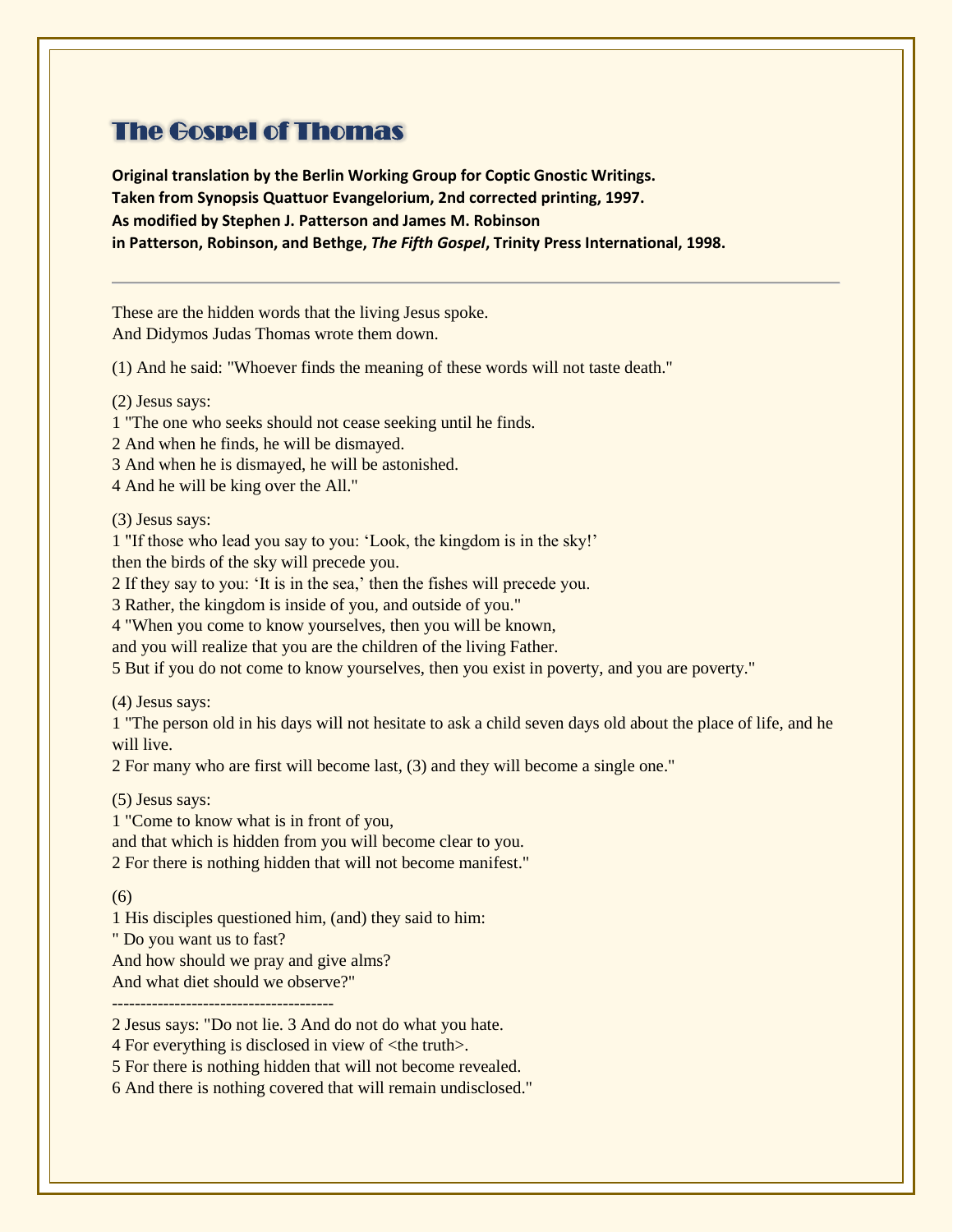(7) Jesus says:

1 "Blessed is the lion that a person will eat and the lion will become human.

2 And anathema is the person whom a lion will eat and the lion will become human."

## (8)

1 And he says: "The human being is like a sensible fisherman who cast his net into the sea and drew it up from the sea filled with little fish.

2 Among them the sensible fisherman found a large, fine fish.

3 He threw all the little fish back into the sea, (and) he chose the large fish effortlessly.

4 Whoever has ears to hear should hear."

(9) Jesus says:

1 "Look, a sower went out. He filled his hands (with seeds), (and) he scattered (them).

2 Some fell on the path, and the birds came and pecked them up.

3 Others fell on the rock, and did not take root in the soil, and they did not put forth ears.

4 And others fell among the thorns, they choked the seeds, and worms ate them.

5 And others fell on good soil, and it produced good fruit.

It yielded sixty per measure and one hundred twenty per measure."

(10) Jesus says: "I have cast fire upon the world, and see, I am guarding it until it blazes."

(11) Jesus says:

1 "This heaven will pass away, and the (heaven) above it will pass away.

2 And the dead are not alive, and the living will not died.

3 In the days when you consumed what was dead, you made it alive.

When you are in the light, what will you do?

4 On the day when you were one, you became two.

But when you become two, what will you do?

# (12)

1 The disciples said to Jesus: "We know that you will depart from us.

Who (then) will rule *[lit., 'be great'* ] over us?"

2 Jesus said to them: "No matter where you came from, you should go to James the Just, for whose sake heaven and earth came into being."

# (13)

1 Jesus said to his disciples: "Compare me, and tell me whom I am like." 2 Simon Peter said to him: "You are like a just messenger."

3 Matthew said to him: "You are like an (especially) wise philosopher." 4 Thomas said to him:

"Teacher, my mouth will not bear at all to say whom you are like." 5 Jesus said: "I am not your teacher. For you have drunk, you have become intoxicated at the bubbling spring that I have measured out."

6 And he took him, (and) withdrew, (and) he said three words to him.

7 But when Thomas came back to his companions, they asked him: "What did Jesus say to you?"

8 Thomas said to them: "If I tell you one of the words he said to me, you will pick up stones and throw them at me,

and fire will come out of the stones (and) burn you up."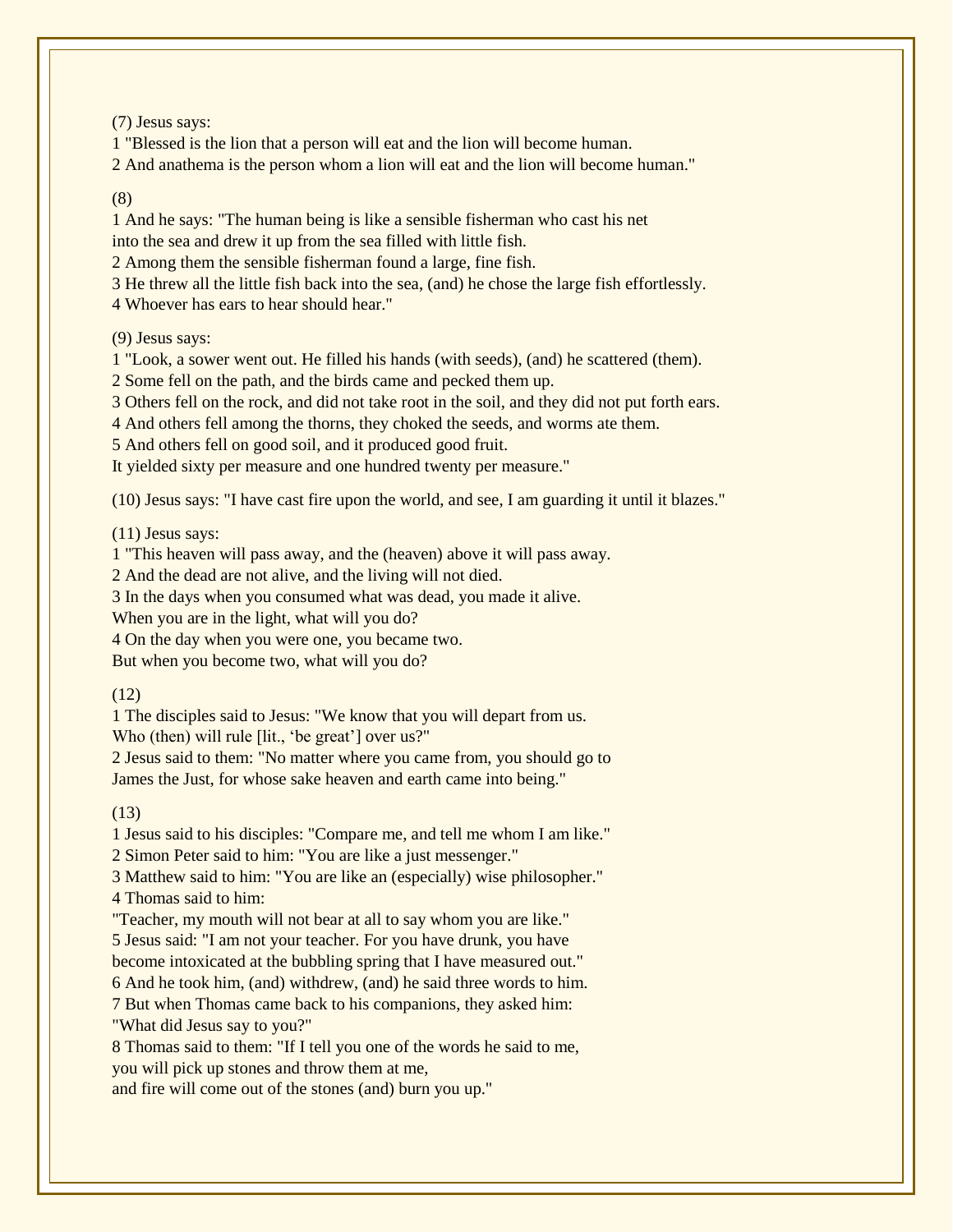(14) Jesus said to them: 1'If you fast, you will bring forth sin for yourselves. 2 And if you pray, you will be condemned. 3 And if you give alms, you will do harm to your spirits. 4 And if you go into any land and wander from place to place, (and) if they take you in, (then) eat what they will set before you. Heal the sick among them! 5 For what goes into your mouth will not defile you. Rather, what comes out of your mouth will defile you."

(15) Jesus says: "When you see one who was not born of woman, fall on your face (and) worship him. That one is your Father."

(16) Jesus says:

1 "Perhaps people think that I have come to cast peace upon the earth.

2 But they do not know that I have come to cast dissension upon the earth: fire, sword, war.

3 For there will be five in one house: there will be three against two and two against three,

father against son and son against father.

4 And they will stand as solitary ones."

(17) Jesus says: "I will give you what no eye has seen, and what no ear has heard, and what no hand has touched, and what has not occurred to the human mind."

(18)

1 The disciples said to Jesus: "Tell us how our end will be."

2 Jesus said: "Have you already discovered the beginning that you are now asking about the end? For where the beginning is, there the end will be too.

3 Blessed is he who will stand at the beginning.

And he will know the end, and he will not taste death."

(19) Jesus says: 1"Blessed is he who was, before he came into being.

2 If you become disciples of mine (and) listen to my words, these stones will serve you. 3 For you have five trees in Paradise that do not change during summer (and) winter, and their leaves do not fall. 4 Whoever comes to know them will not taste death."

# $(20)$

1 The disciples said to Jesus: "Tell us whom the kingdom of heaven is like!" 2 He said to them: "It is like a mustard seed.  $3 \lt 1$ t is the smallest of all seeds. 4 But when it falls on cultivated soil, it produces a large branch (and) becomes shelter for the birds of the sky."

# (21)

1 Mary said to Jesus: "Whom are your disciples like?"

2 He said: "They are like servants who are entrusted with a field that is not theirs.

3 When the owners of the field arrive, they will say: 'Let us have our field.'

4 (But) they are naked in their presence so as to let them have it

(and thus) to give them their field."

5 "That is why I say: 'When the master of the house learns that the thief is about to come, he will be on guard before he comes (and) will not let him break into his house, his domain, to carry away his possessions.' 6 (But) you, be on guard against the world!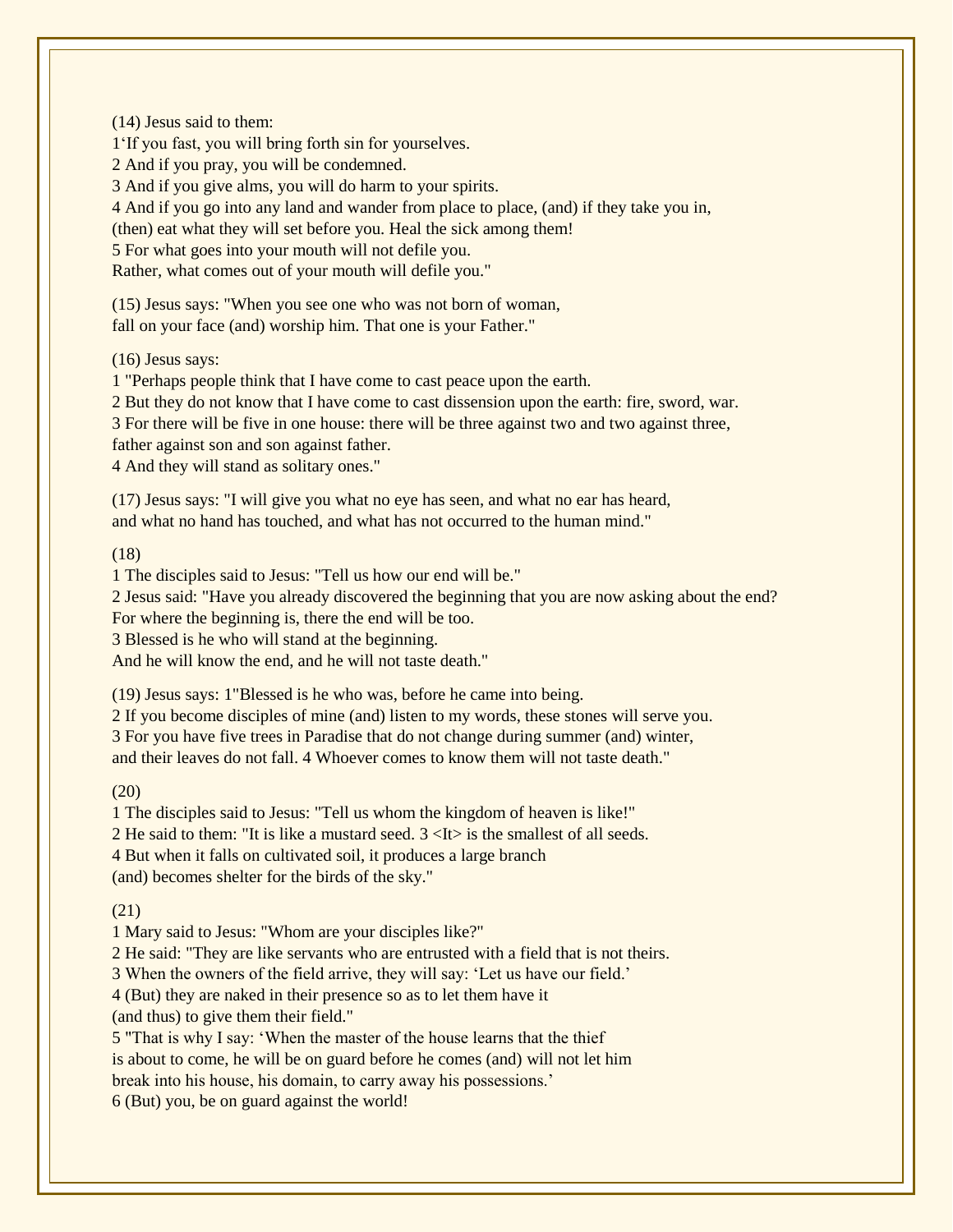7 Gird your loins with great strength, so that the robbers will not find a way to get to you."

8 "For the necessities for which you wait (with longing) will be found.

9 There ought to be a wise person among you!

10 When the fruit was ripe, he came quickly with his sickle in his hand, (and) he harvested it.

11 Whoever has ears to hear should hear."

#### (22)

1 Jesus saw infants being suckled.

2 He said to his disciples:

"These little ones being suckled are like those who enter the kingdom."

3 They said to him: "Then will we enter the kingdom as little ones?"

4 Jesus said to them: "When you make the two into one,

and when you make the inside like the outside and the outside like the inside and the above like the below –

5 that is, to make the male and the female into a single one,

so that the male will not be male and the female will not be female –

6 and when you make eyes instead of an eye

and a hand instead of a hand and a foot instead of a foot,

an image instead of an image, 7 then you will enter [the kingdom]."

(23) Jesus says:

1 "I will choose you, one from a thousand and two from ten thousand.

2 And they will stand as a single one."

#### (24)

1 His disciples said: "Show us the place where you are,

because it is necessary for us to seek it.

2 He said to them: "Whoever has ears should hear!

3 Light exists inside a person of light, and he shines on the whole world.

If he does not shine, there is darkness."

(25) Jesus says:

1 "Love your brother like your life!

2 Protect him like the apple of your eye!"

(26) Jesus says:

1 "You see the splinter that is in your brother's eye, but you do not see the beam that is in your (own) eye. 2 When you remove the beam from your (own) eye, then you will see clearly (enough) to remove the splinter from your brother's eye."

(27)

1 "If you do not abstain from the world, you will not find the kingdom. 2 If you do not make the Sabbath into a Sabbath, you will not see the Father."

(28) Jesus says:

1 "I stood in the middle of the world, and in flesh I appeared to them.

2 I found all of them drunk. None of them did I find thirsty.

3 And my soul ached for the children of humanity,

because they are blind in their heart, and they cannot see;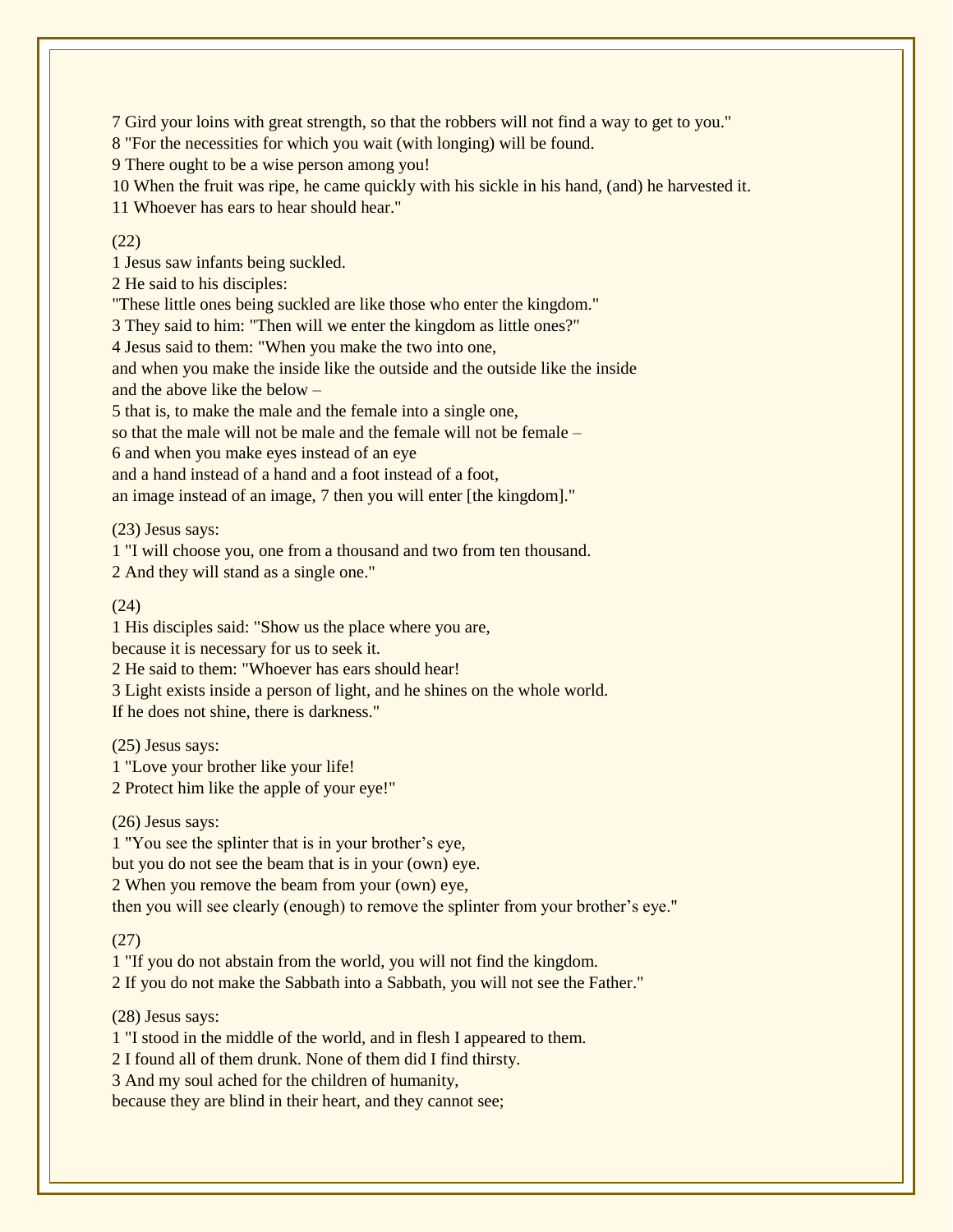for they came into the world empty,

(and) they also seek to depart from the world empty.

4 But now they are drunk.

(But) when they shake off their wine, then they will change their mind."

(29) Jesus says:

1 "If the flesh came into being because of the spirit, it is a wonder.

2 But if the spirit (came into being) because of the body, it is a wonder of wonders.

3 Yet I marvel at how this great wealth has taken up residence in this poverty."

(30) Jesus says:

1 "Where there are three gods, they are gods.

2 Where there are two or one, I am with him."

(31) Jesus says:

(1) "No prophet is accepted in his (own) village.

(2) A physician does not heal those who know him."

(32) Jesus says: "A city built upon a high mountain (and) fortified cannot fall, nor can it be hidden."

(33) Jesus says:

1"What you will hear with your ear {with the other ear} proclaim from your rooftops.

2 For no one lights a lamp (and) puts it under a bushel, nor does he put it in a hidden place.

3 Rather, he puts it on a lampstand, so that everyone who comes in and goes out will see its light."

(34) Jesus says: "If a blind (person) leads a blind (person), both will fall into a pit."

(35) Jesus says:

1 "It is not possible for someone to enter the house of a strong (person) (and) take it by force unless he binds his hands. 2 Then he will loot his house."

(36) Jesus says: "Do not worry from morning to evening and from evening to morning about what you will wear."

(37)

 His disciples said: "When will you appear to us, and when will we see you?" Jesus said: "When you undress without being ashamed and take your clothes (and) put them under your feet like little children (and) trample on them, then [you] will see the son of the Living One, and you will not be afraid."

(38) Jesus says:

1 "Many times have you desired to hear these words,

these that I am speaking to you, and you have no one else from whom to hear them. 2 There will be days when you will seek me (and) you will not find me."

(39) Jesus says:

1 "The Pharisees and the scribes have received the keys of knowledge, (but) they have hidden them.

2 Neither have they entered, nor have they allowed to enter those who wish to.

3 You, however, be as shrewd as serpents and as innocent as doves!"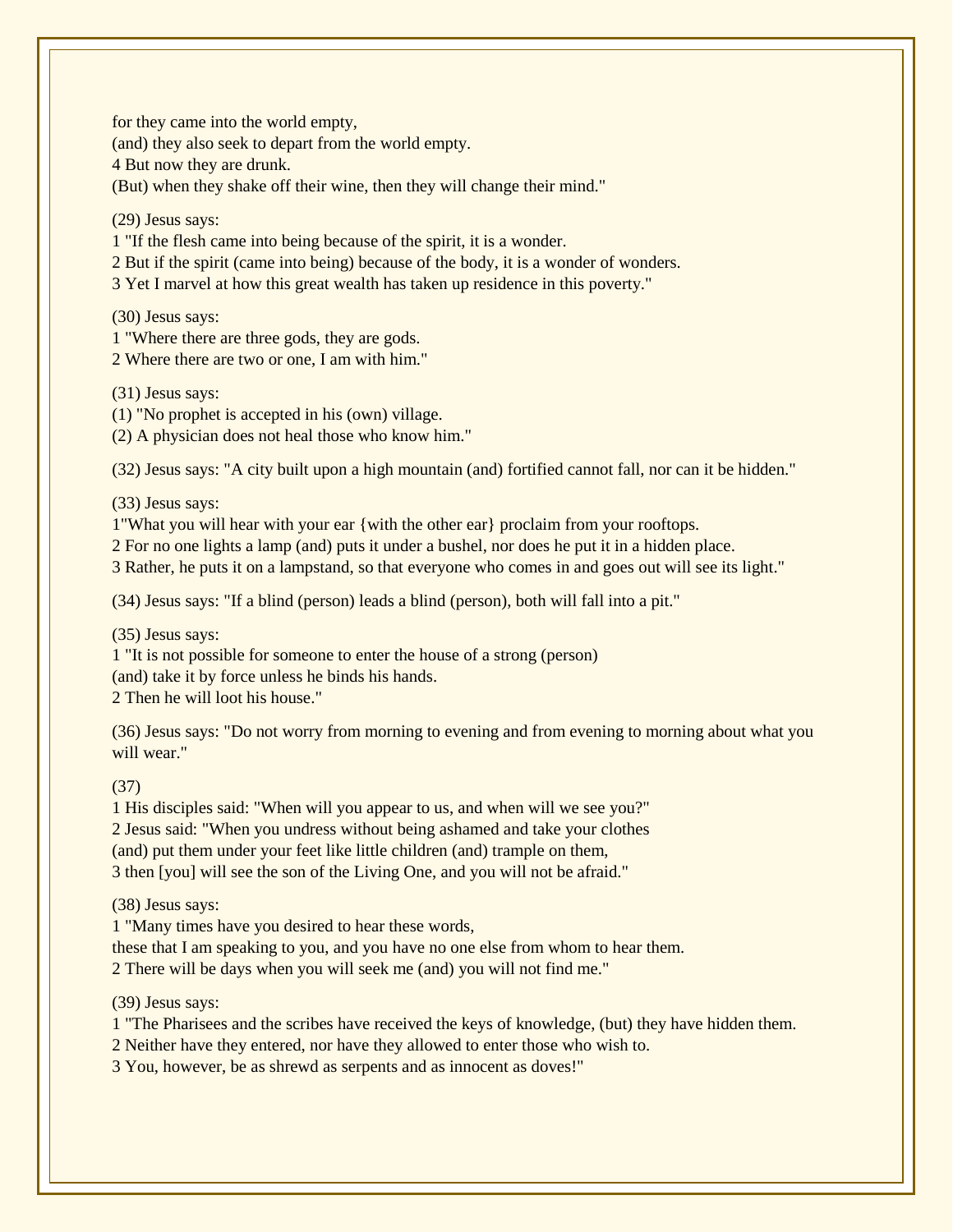(40) Jesus says:

1 "A grapevine was planted outside (the vineyard) of the Father.

2 And since it is not supported, it will be pulled up by its roots (and) will perish."

(41) Jesus says:

1 "Whoever has (something) in his hand, (something more) will be given to him.

2 And whoever has nothing, even the little he has will be taken from him."

(42) Jesus says: "Become passers-by."

(43)

1 His disciples said to him: "Who are you to say this to us?"

2 "Do you not realized from what I say to you who I am?

3 But you have become like the Jews!

They love the tree, (but) they hate its fruit.

Or they love the fruit, (but) they hate the tree."

44 Jesus says:

1 "Whoever blasphemes against the Father, it will be forgiven him.

2 And whoever blasphemes against the Son, it will be forgiven him.

3 But whoever blasphemes against the Holy Spirit, it will not be forgiven him, neither on earth nor in heaven."

(45) Jesus says:

1 "Grapes are not harvested from thorns, nor are figs picked from thistles, for they do not produce fruit. 2 A good person brings forth good from his treasure. (3) A bad person brings (forth) evil from the bad treasure that is in his heart, and (in fact) he speaks evil. (4) For out of the abundance of the heart he brings forth evil."

(46) Jesus says:

1 "From Adam to John the Baptist, among those born of women there is no one who surpasses John the Baptist so that his (i.e., John's) eyes need not be downcast. (2) But I have also said: 'Whoever among you becomes little will know the kingdom, and will surpass John.'"

(47) Jesus says:

1 "It is impossible for a person to mount two horses and to stretch two bows. 2 And it is impossible for a servant to serve two masters. Else he will honor the one and insult the other. 3 No person drinks old wine and immediately desires to drink new wine. 4 And new wine is not put into old wineskins, so that they do not burst; nor is old wine put into (a) new wineskin, so that it does not spoil it. 5 An old patch is not sewn onto a new garment, because a tear will result."

(48) Jesus says: "If two make peace with one another in one and the same house, (then) they will say to the mountain: 'Move away,' and it will move away."

(49) Jesus says:

1 "Blessed are the solitary ones, the elect. For you will find the kingdom.

2 For you come from it (and) will return to it."

(50) Jesus says:

1 If they say to you: 'Where do you come from?' (then) say to them: 'We have come from the light, the place where the light has come into being by itself, has established [itself] and has appeared in their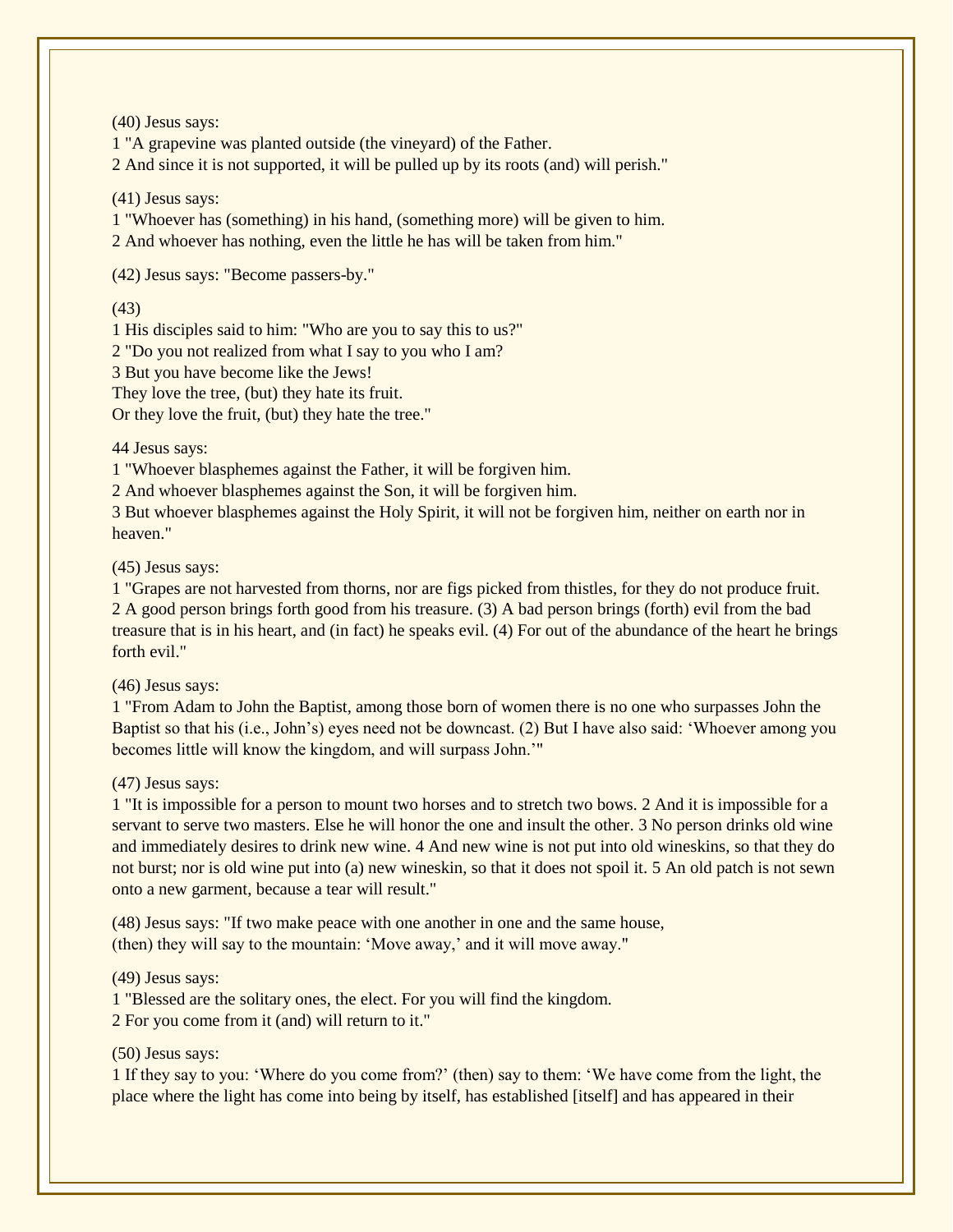image.'

2 If they say to you: 'Is it you?' (then) say: 'We are his children, and we are the elect of the living Father.' 3 If they ask you: 'What is the sign of your Father among you?' (then) say to them: 'It is movement and repose.'"

(51)

(1) His disciples said to him: When will the <resurrection> of the dead take place, and when will the new world come?"

(2) He said to them: "That (resurrection) which you are awaiting has (already) come, but you do not recognize it."

## (52)

(1) His disciples said to him: "Twenty-four prophets have spoken in Israel, and all (of them) have spoken through you."

(2) He said to them: "You have pushed away the living (one) from yourselves, and you have begun to speak of those who are dead."

(53)

(1) His disciples said to him: "Is circumcision beneficial, or not?"

(2) He said to them: "If it were beneficial, their father would beget them circumcized from their mother. (3) But the true circumcision in the spirit has prevailed over everything."

(54) Jesus says: "Blessed are the poor. For the kingdom of heaven belongs to you."

(55) Jesus says:

(1)"Whoever does not hate his father and his mother cannot become a disciple of mine.

(2) And whoever does not hate his brothers and his sisters (and) will not take up his cross as I do, will not be worthy of me."

(56) Jesus says:

"Whoever has come to know the world has found a corpse.

And whoever has found (this) corpse, of him the world is not worthy."

(57) Jesus says:

(1) "The kingdom of the Father is like a person who had (good) seed.

(2) His enemy came by night. He sowed darnel among the good seed.

(3) The person did not allow (the servants) to pull up the darnel.

He said to them: 'Lest you go to pull up the darnel (and then) pull up the wheat along with it.'

(4) For on the day of the harvest, the darnel will be apparent and it will be pulled up (and) burned."

(58) Jesus says: "Blessed is the person who has struggled. He has found life."

(59) Jesus says: "Look for the Living One while you are alive, so that you will not die (and) then seek to see him. And you will not be able to see (him)."

(60)

 $(1)$  <He saw> a Samaritan who was trying to steal a lamb while he was on his way to Judea.

(2) He said to his disciples: "That (person) is stalking the lamb."

(3) They said to him: "So that he may kill it (and) eat it."

(4) He said to them: "As long as it is alive he will not eat it, but (only) when he has killed it (and) it has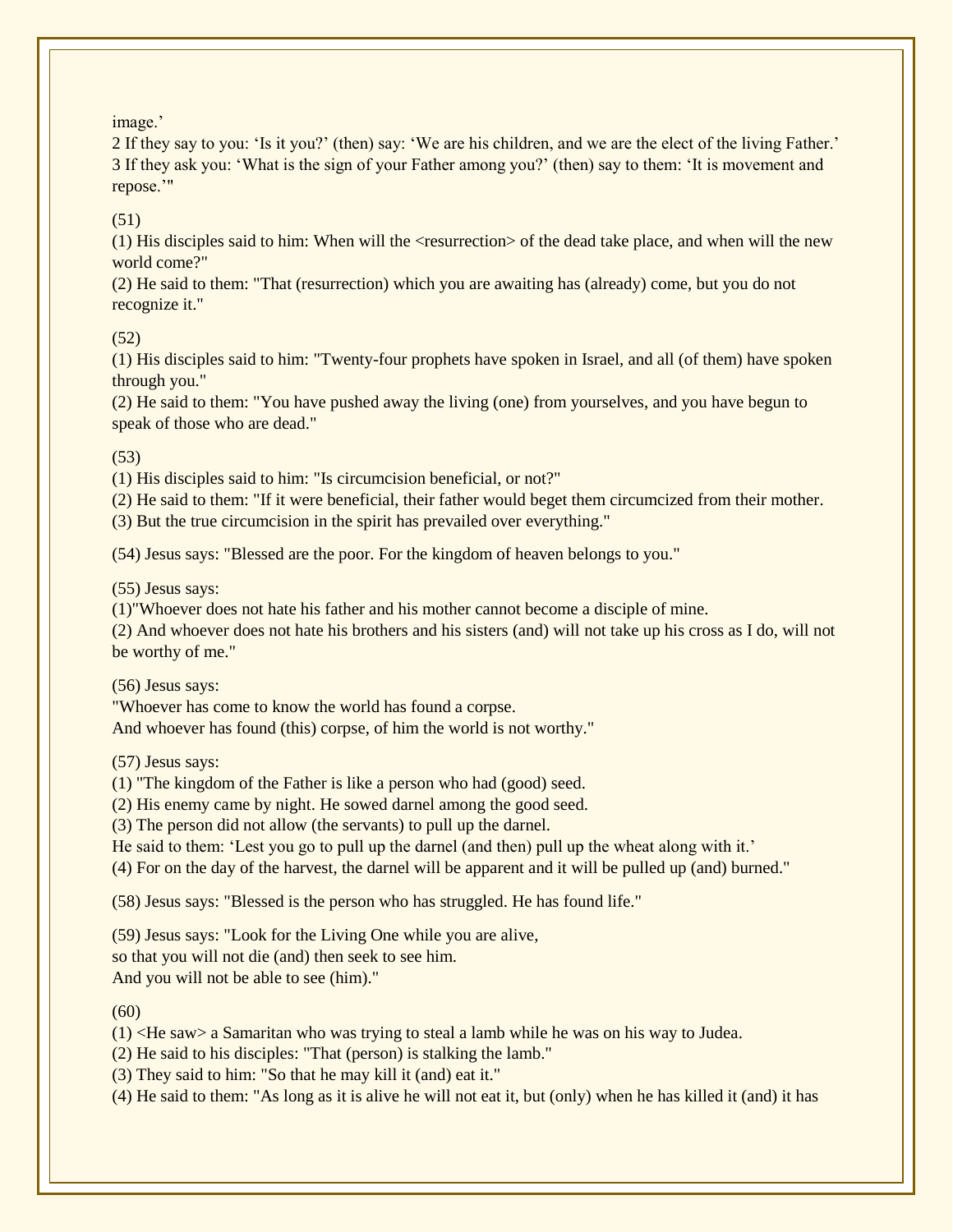become a corpse."

(5) They said to him: "Otherwise he cannot do it."

(6) He said to them: "You, too, look for a place for your repose so that you may not become a corpse (and) get eaten."

## (61)

(1) Jesus said: "Two will rest on a bed. The one will die, the other will live."

(2) Salome said: "(So) who are you, man?

You have gotten a place on my couch as a <stranger> and you have eaten from my table."

(3) Jesus said to her: "I am he who comes from the one who is (always) the same.

I was given some of that which is my Father's."

(4) "I am your disciple!"

(5) "Therefore I say: If someone becomes <like> (God), he will become full of light. But if he becomes one, separated (from God), he will become full of darkness."

(62) Jesus says:

(1) "I tell my mysteries to those who [are worthy] of [my] mysteries."

(2) "Whatever you right hand does, your left hand should not know what it is doing."

(63) Jesus says:

(1) "There was a rich person who had many possessions.

(2) He said: 'I will use my possessions so that I might sow, reap, plant,

(and) fill my storehouses with fruit so that I will not lack anything.'

(3) This was what he was thinking in his heart. And in that night he died.

(4) Whoever has ears should hear."

(64) Jesus says:

(1) "A person had guests. And when he had prepared the dinner,

he sent his servant, so that he might invite the guests.

(2) He came to the first (and) said to him: 'My master invites you.'

(3) He said: 'I have bills for some merchants. There are coming to me this evening. I will go (and) give instructions to them. Excuse me from the dinner.'

(4) He came to another (and) said to him: 'My master has invited you.'

(5) He said to him: 'I have bought a house, and I have been called (away) for a day. I will not have time.'

(6) He went to another (and) said to him: 'My master invites you.'

(7) He said to him: 'My friend is going to marry, and I am the one who is going to prepare the meal. I will not be able to come. Excuse me from the dinner.'

(8) He came up to another (and) said to him: 'My master invites you.'

(9) He said to him: 'I have bought a village. Since I am going to collect the rent, I will not be able to come. Excuse me.'

(10) The servant went away. He said to his master:

'Those whom you invited to the dinner have asked to be excused.'

(11) The master said to his servant: 'Go out on the roads.

Bring (back) whomever you find, so that they might have dinner.'

(12) Dealers and merchants (will) not enter the places of my Father."

(65) He said: "A [usurer] owned a vineyard. He gave it to some farmers so that they would work it (and) he might receive its fruit from them. (2) He sent his servant so that the farmers might give him the fruit of the vineyard. (3) They seized his servant, beat him, (and) almost killed him. The servant went (back and)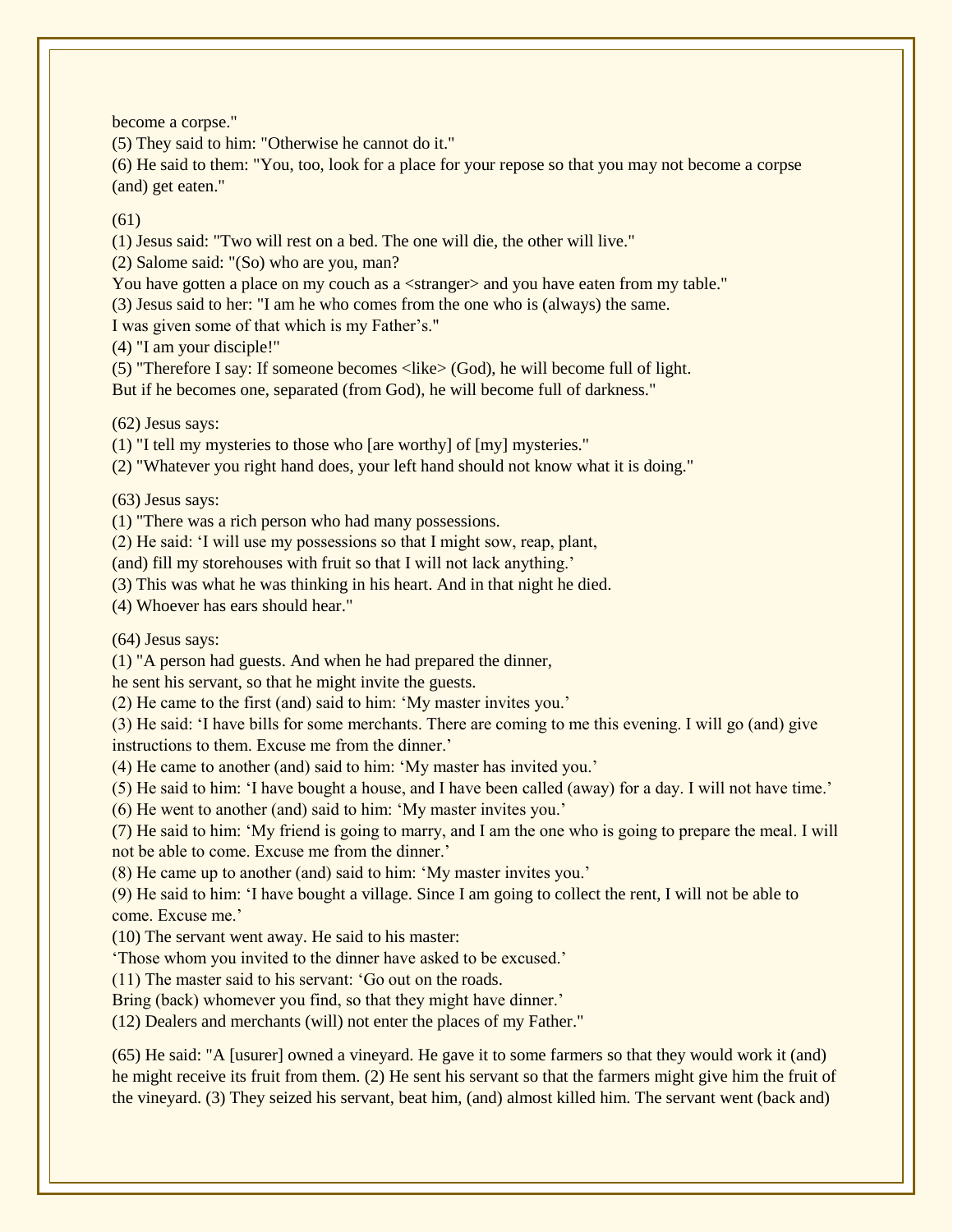told his master.

(4) His master said: 'Perhaps <they> did not recognize <him>.'

(5) He sent another servant, (and) the farmers beat that other one as well.

(6) Then the master sent his son (and) said: 'Perhaps they will show respect for my son.'

(7) (But) those farmers, since they knew that he was the heir of the vineyard, seized him (and) killed him.

(8) Whoever has ears should hear."

(66) Jesus says: "Show me the stone that the builders have rejected. It is the cornerstone."

(67) Jesus says: "Whoever knows all, if he is lacking one thing, he is (already) lacking everything."

(68) Jesus says:

(1) "Blessed are you when(ever) they hate you (and) persecute you.

(2) But they (themselves) will find no place there where they have persecuted you."

(69) Jesus says:

(1) "Blessed are those who have been persecuted in their heart.

They are the ones who have truly come to know the Father."

(2) "Blessed are those who suffer from hunger so that the belly of the one who wishes (it) will be satisfied."

(70) Jesus says:

(1) "If you bring it into being within you, (then) that which you have will save you.

(2) If you do not have it within you, (then) that which you do not have within you [will] kill you."

(71) Jesus says: "I will [destroy this] house, and no one will be able to build it [again]."

(72)

(1) A [person said] to him: "Tell my brothers that they have to divide my father's possessions with me."

(2) He said to him: "Man, who has made me a divider?"

(3) He turned to his disciples (and) said to them: "I am not a divider, am I?"

(73) Jesus says:

(a) "The harvest is plentiful, but there are few workers.

(b) But beg the Lord that he may send workers into the harvest."

(74) He said: "Lord, there are many around the well, but there is nothing in the <well>."

(75) Jesus says: "Many are standing before the door, but it is the solitary ones who will enter the wedding hall."

(76) Jesus says:

(1) "The kingdom of the Father is like a merchant who had merchandise and found a pearl.

(2) That merchant is prudent. He sold the goods (and) bought for himself the pearl alone.

(3) You too look for his treasure, which does not perish, (and) which stays where no moth can reach it to eat it, and no worm destroys it."

(77) Jesus says:

(1) "I am the light that is over all. I am the All.

The All came forth out of me. And to me the All has come."

(2) "Split a piece of wood  $- I$  am there.

(3) Lift the stone, and you will find me there."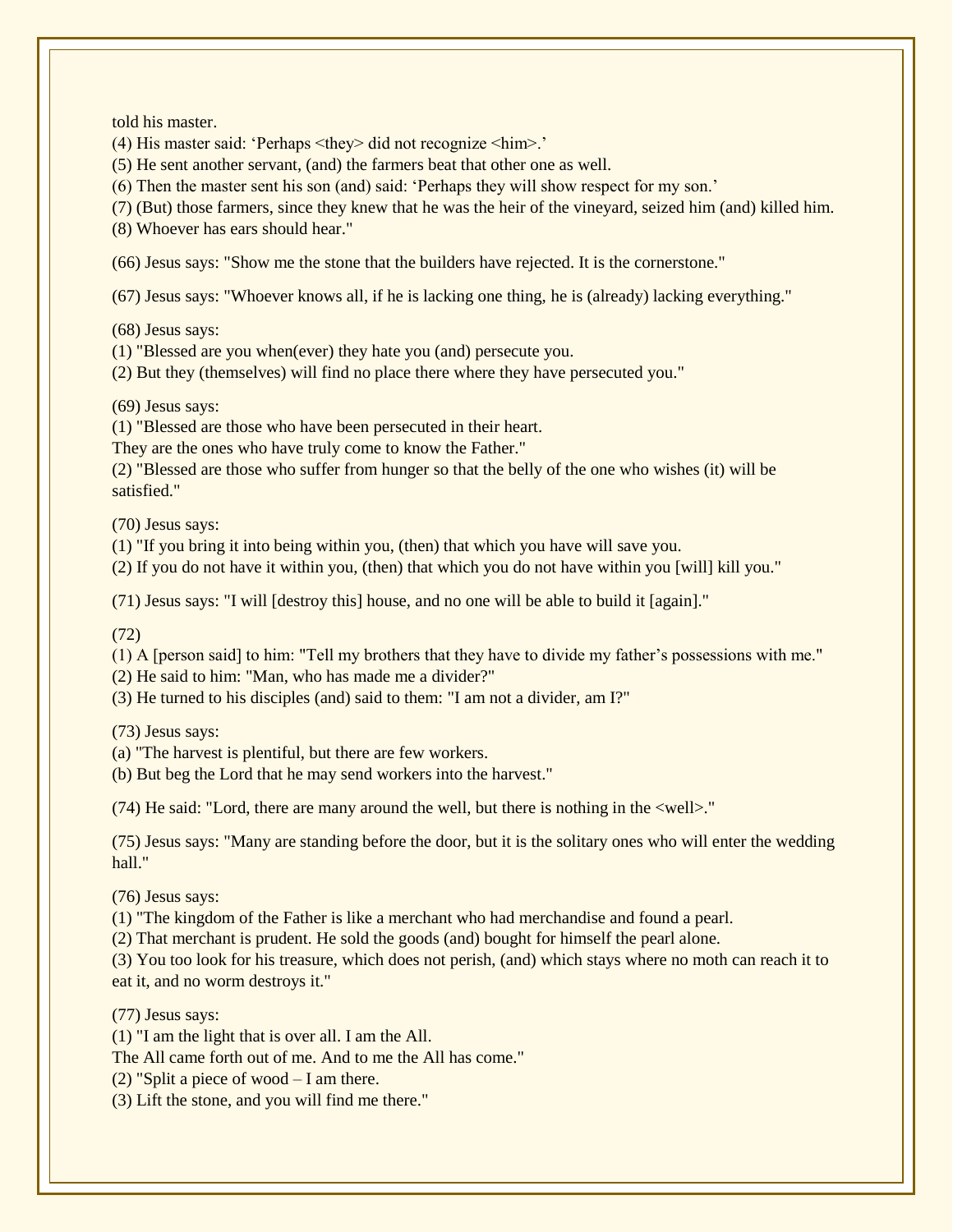(78) Jesus says:

(1) "Why did you go out to the countryside? To see a reed shaken by the wind,

(2) and to see a person dressed in soft clothing [like your] kings and your great/powerful persons?

(3) They are dressed in soft clothing and will not be able to recognize the truth."

(79)

(1) A woman in the crowd said to him: "Hail to the womb that carried you and to the breasts that fed you."

(2) He said to [her]: "Hail to those who have heard the word of the Father (and) have truly kept it.

(3) For there will be days when you will say: 'Hail to the womb that has not conceived and to the breasts that have not given milk.'"

(80) Jesus says:

(1) "Whoever has come to know the world has found the (dead) body.

(2) But whoever has found the (dead) body, of him the world is not worthy."

(81) Jesus says:

(1) "Whoever has become rich should be king.

(2) And the one who has power should renounce (it)."

(82) Jesus says:

(1) "The person who is near me is near the fire.

(2) And the person who is far from me is far from the kingdom."

(83) Jesus says:

(1) "The images are visible to humanity, but the light within them is hidden in the image.

(2) {} The light of the Father will reveal itself, but his image is hidden by his light."

(84) Jesus says:

(1) "When you see your likeness you are full of joy. (2) But when you see your likenesses that came into existence before you – they neither die nor become manifest – how much will you bear?"

(85) Jesus says:

(1) "Adam came from a great power and a great wealth. But he did not become worthy of you.

(2) For if he had been worthy, (then) [he would] not [have tasted] death."

(86) Jesus says:

(1) "[Foxes have] their holes and birds have their nest.

(2) But the son of man has no place to lay his head down (and) to rest."

(87) Jesus says:

(1) "Wretched is the body that depends on a body.

(2) And wretched is the soul that depends on these two."

(88) Jesus says:

(1) "The messengers and the prophets are coming to you, and they will give you what belongs to you.

(2) And you, in turn, give to them what you have in your hands (and) say to yourselves:

'When will they come (and) take what belongs to them?'"

(89) Jesus says:

(1) "Why do you wash the outside of the cup?

(2) Do you not understand that the one who created the inside is also the one who created the outside?"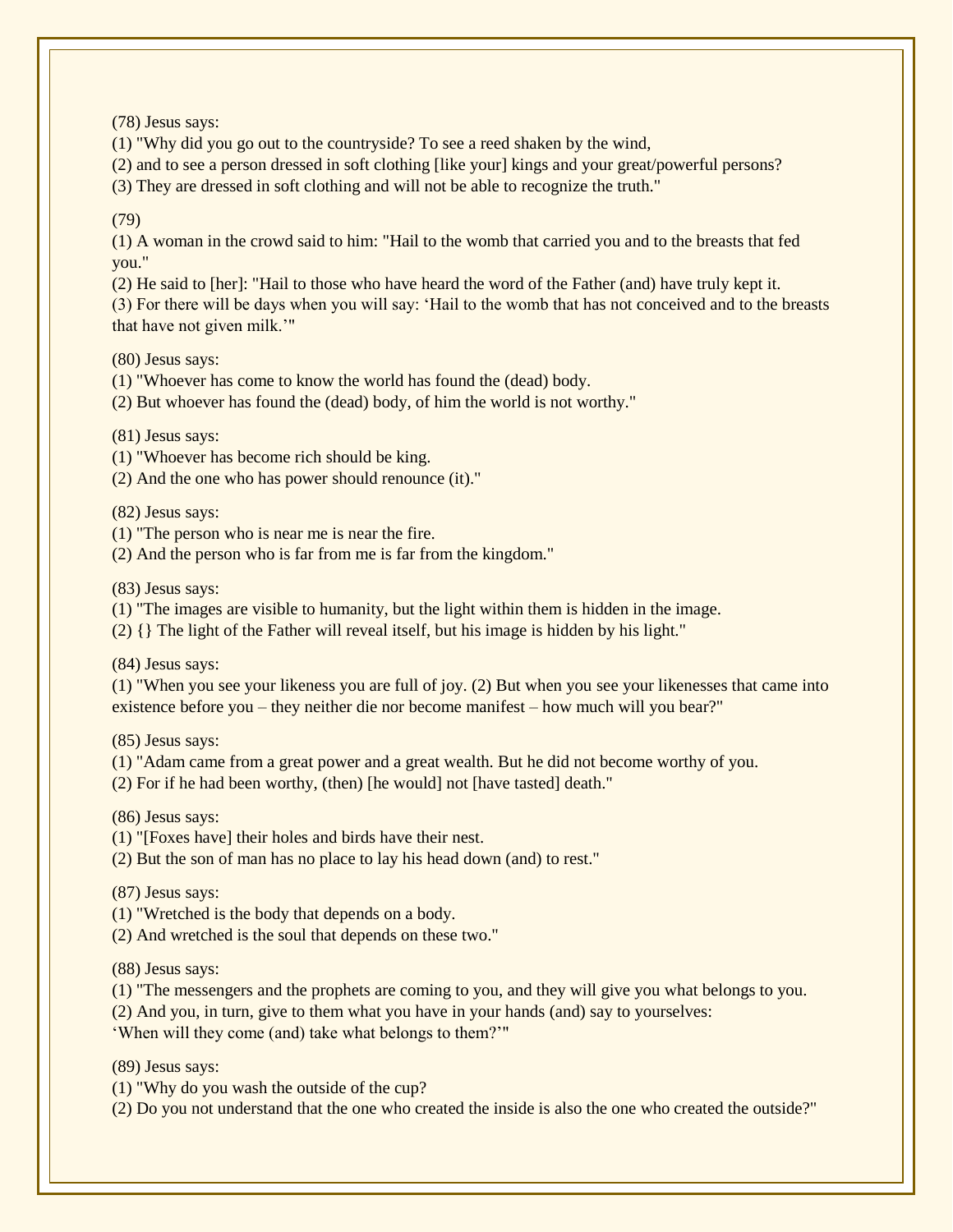(90) Jesus says:

(1) "Come to me, for my yoke is gentle and my lordship is mild.

(2) And you will find repose for yourselves."

(91)

(1) They said to him: "Tell us who you are so that we may believe in you."

(2) He said to them: "You examine the face of sky and earth,

but the one who is before you, you have not recognized,

and you do not know how to test this opportunity."

(92) Jesus says:

(1) "Seek and you will find.

(2) But the things you asked me about in past times,

and what I did not tell you in that day,

now I am willing to tell you, but you do not seek them."

(93)

(1) "Do not give what is holy to the dogs, lest they throw it upon the dunghill.

(2) Do not throw pearls to swine, lest they turn  $\lt$  them $>$  into [mud]."

(94) Jesus [says]:

(1) "The one who seeks will find.

(2) [The one who knocks], to that one will it be opened."

(95) [Jesus says:]

(1) "If you have money, do not lend (it) out at interest.

(2) Rather, give [it] to the one from whom you will not get it (back)."

(96) Jesus [says]:

(1) "The kingdom of the Father is like [a] woman.

(2) She took a little bit of yeast. [She] hid it in dough (and) made it into huge loaves of bread.

(3) Whoever has ears should hear.""

(97) Jesus says:

(1) "The kingdom of the [Father] is like a woman who is carrying a [jar] filled with flour.

(2) While she was walking on [the] way, very distant (from home),

the handle of the jar broke (and) the flour leaked out [on] the path.

(3) (But) she did not know (it); she had not noticed a problem.

(4) When she reached her house, she put the jar down on the floor (and) found it empty."

(98) Jesus says:

(1) "The kingdom of the Father is like a person who wanted to kill a powerful person.

(2) He drew the sword in his house (and) stabbed it into the wall to test whether his hand would be strong (enough).

(3) Then he killed the powerful one."

(99)

(1) The disciples said to him: "Your brothers and your mother are standing outside."

(2) He said to them: "Those here, who do the will of my Father, they are my brothers and my mother.

(3) They are the ones who will enter the kingdom of my Father."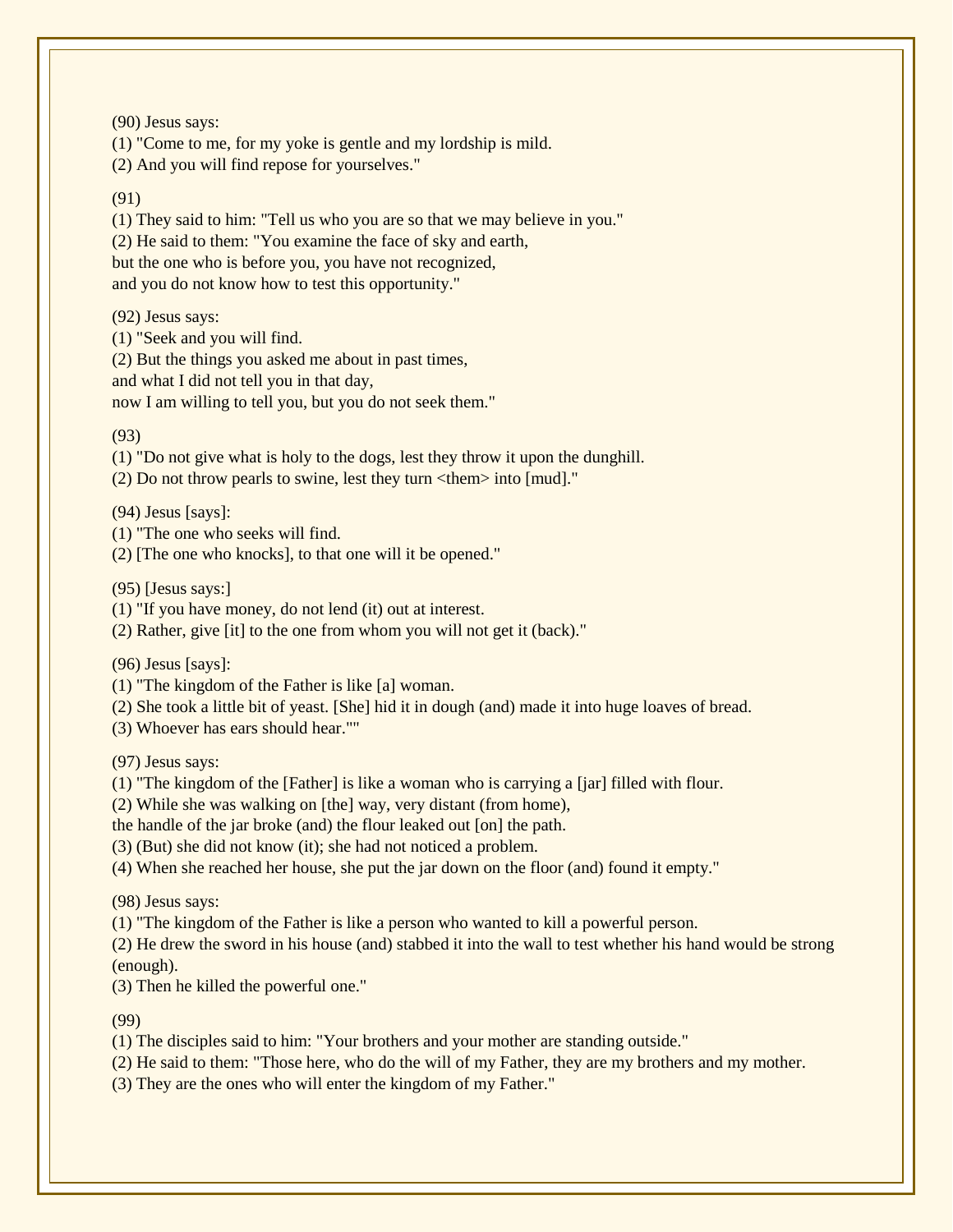### (100)

(1) They showed Jesus a gold coin and said to him: "Caesar's people demand taxes from us."

(2) He said to them: "Give Caesar (the things) that are Caesar's.

(3) Give God (the things) that are God's.

(4) And what is mine give me."

## (101)

(1) "Whoever does not hate his [father] and his mother as I do will not be able to be a [disciple] of mine. (2) And whoever does [not] love [his father] and his mother as I do will not be able to be a [disciple] of mine.

(3) For my mother […], but my true [mother] gave me life."

(102) Jesus says: "Woe to them, the Pharisees, for they are like a dog sleeping in a cattle trough, for it neither eats nor [lets] the cattle eat."

(103) Jesus says: "Blessed is the person who knows at which point (of the house) the robbers are going to enter, so that [he] may arise to gather together his [domain] and gird his loins before they enter."

 $(104)$ 

(1) They said to [Jesus]: "Come, let us pray and fast today!"

(2) Jesus said: "What sin is it that I have committed, or wherein have I been overcome?

(3) But when the bridegroom comes out of the wedding chamber, then let (us) fast and pray."

(105) Jesus says: "Whoever will come to know father and mother, he will be called son of a whore."

(106) Jesus says:

(1) "When you make the two into one, you will become sons of man.

(2) And when you say 'Mountain, move away,' it will move away."

(107) Jesus says:

(1) "The kingdom is like a shepherd who had a hundred sheep.

(2) One of them went astray, the largest. He left the ninety-nine, (and) he sought the one until he found it.

(3) After he had toiled, he said to the sheep: 'I love you more than the ninety-nine.'"

(108) Jesus says:

(1) "Whoever will drink from my mouth will become like me.

(2) I myself will become he,

(3) and what is hidden will be revealed to him."

(109) Jesus says:

(1) "The kingdom is like a person who has a hidden treasure in his field, (of which) he knows nothing.

(2) And [after] he had died, he left it to his [son]. (But) the son did not know (about it either).

He took over that field (and) sold [it].

(3) And the one who had bought it came, and while he was ploughing [he found] the treasure. He began to lend money at interest to whom he wished."

(110) Jesus says: "The one who has found the world (and) has become wealthy should renounce the world."

(111) Jesus says:

(1) "The heavens will roll up before you, and the earth.